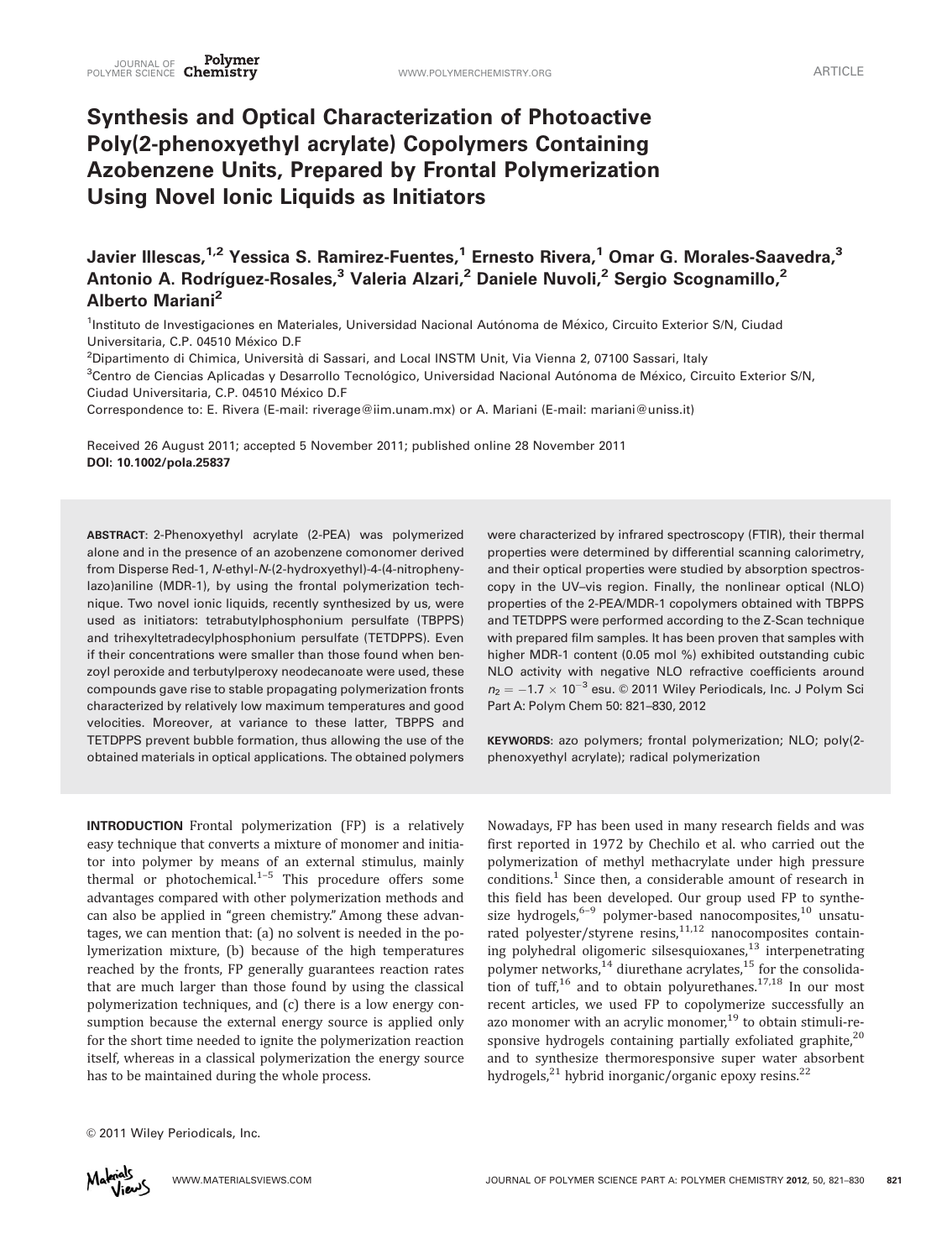Pojman et al. studied the nonlinear behavior of the front,<sup>23-26</sup> the use of a microencapsulated initiator, $27,28$  and the influence of the reactor geometry and the spin modes in the FP.<sup>29</sup> They reported the FP of poly(dicyclopentadiene), $30$  simultaneous-interpenetrating polymer networks,<sup>31</sup> epoxy resins,<sup>32</sup> different acrylic monomers,  $5,33-36$  urethane-acrylates,  $37$  and ionic liquids.<sup>38</sup>

Chen et al. used the FP technique for the polymerization of  $N$ -methylolacrylamide,<sup>39</sup> vinylpyrrolidone,<sup>40</sup> polyurethanenanosilica hybrid nanocomposites,<sup>41</sup> 2-hydroxyethyl acrylate, $42$  quantum dot polymer nanocomposites, $43$  and epoxy resin/polyurethane networks.<sup>44</sup> In their recent articles, FP was used as a method for the obtainment of colloidal crystal-loaded hydrogels<sup>45</sup> and fluorescent material-containing nanocomposites. $46$  Moreover, they have reported a new class of FP, plasma-ignited FP for the preparation of hydrogels.<sup>47</sup> Other important studies in this research field have been done by Ivanov and Decker about the kinetic studies of the photoinitiated FP48 and by Volpert and coworkers about the impact of the front velocity on frontal copolymerization.<sup>49</sup>

In a recent article, we demonstrated that the FP can be a technique exploitable to obtain materials that cannot be prepared by the classical method, namely, graphene-containing nanocomposite hydrogels of poly(N-isopropylacrylamide) were synthesized. At variance to what happened during the classical polymerization occurrence, because of the fast monomer into polymer conversion, graphene did not reaggregate to graphite flakes, thus allowing obtaining a homogeneously dispersed nanocomposite.<sup>50</sup>

Among the different kinds of monomers that might be able to undergo an FP process, a significant number of them were prepared for specific applications. However, not all the monomers can be polymerized using this technique. It depends on large measure on the physical and chemical properties of the monomer as well as on the selected initiator. The selected initiator is one of the most critical factors to be considered, because a huge amount of energy (heat), produced during the process, could cause bubble formation or monomer degradation as a result of the excessively high temperature reached by the front.

Recently, we reported the copolymerization of an azo monomer derived from Disperse Red-1 (DR-1), N-ethyl-N- (2-hydroxyethyl)-4-(4-nitrophenylazo)aniline (MDR-1), with poly(ethylene glycol) diacrylate (PEGDA) via FP.<sup>19</sup> Small amounts of this azo monomer provided outstanding optical properties to the obtained copolymer, because it changes its morphology and the orientation of the azobenzene groups after irradiation with UV light.

In this work, the feasibility of the FP of ethylene glycol phenyl ether acrylate (named also 2-phenoxyethyl acrylate, 2- PEA) was investigated. This is a hydrophobic monomer which confers solubility and wetting properties for adhesion or pigment carrying applications. 2-PEA monomer can form copolymers with acrylic or methacrylic acids and their salts, amides, esters, vinyl acetate, and styrene. In addition, their copolymers show excellent abrasion and resistance to polar

solvents. Moreover, 2-PEA is mainly used in the elaboration of coatings for glass, metal, paper, plastic, wood, and PVC  $floor<sup>51,52</sup>$ 

Azo polymers have been considered as highly versatile materials because of the photoinduced motions that occur on them when they are irradiated with laser polarized light.<sup>53</sup> Many applications of azo polymers include waveguides, photolithography, and optical storage. Besides, these polymers exhibit nonlinear optical (NLO) properties of second- and third-harmonic generations, which make them attractive prospects for the elaboration of several optoelectronic devices.

Several reviews covering most of the implications of azobenzene in polymer structures have been published. $53-56$  Rivera et al. have synthesized and characterized various azo polymers bearing amino-nitro-substituted azobenzene units.<sup>57-60</sup> In general, they exhibit maxima absorption wavelengths close to those reported for similar push-pull azo compounds.<sup>61,62</sup> In these materials, both H- and J-type aggregations have been observed in cast films.<sup>58</sup> This phenomenon can be used for optoelectronic and photonic applications, particularly photolithography and optical storage.

However, azo monomers usually exhibit slightly lower reactivity toward polymerization than acrylic and methacrylic monomers without azobenzene. It was previously reported that very often the homopolymerization of azo monomers gives polymers with medium to low molecular weights.<sup>63</sup> In some cases, when a radical initiator decomposes during the polymerization process a certain amount of undesirable gaseous by-products is produced. This is inconvenient for FP applications, because bubbled or porous materials, useless for most practical applications, can be obtained. Therefore, the choice of an appropriate initiator has to be seriously taken into account to avoid this problem. On the basis of a previous work by Pojman and coworkers,<sup>64</sup> Mariani et al. have reported the synthesis of two efficient ionic liquid radical initiators useful for this purpose, namely tetrabutylphosphonium persulfate (TBPPS) and trihexyltetradecylphosphonium persulfate (TETDPPS).<sup>65</sup>

Ionic liquids are organic or inorganic–organic salts, which are liquid at relatively low temperatures. Some of their most important characteristics can be listed as follows: (a) they are composed of poorly coordinating ions, (b) they are neither flammable nor explosive, (c) they are nonvolatile, and (d) they are compatible with most of the organic and inorganic compounds.

For these reasons, in this work, the FP technique has been used to copolymerize 2-PEA (which gave rise to the polymer matrix) with MDR-1 using TBPPS and TETDPPS as initiators. To compare the obtained results, besides 2-PEA, we used another matrix previously studied by us, $19$  PEGDA, with the same ionic liquids. The structures of MDR-1, PEGDA, and 2-PEA are illustrated in Scheme 1.

The main scopes of this work are as follows: (1) to demonstrate that with the use of ionic liquids an amount of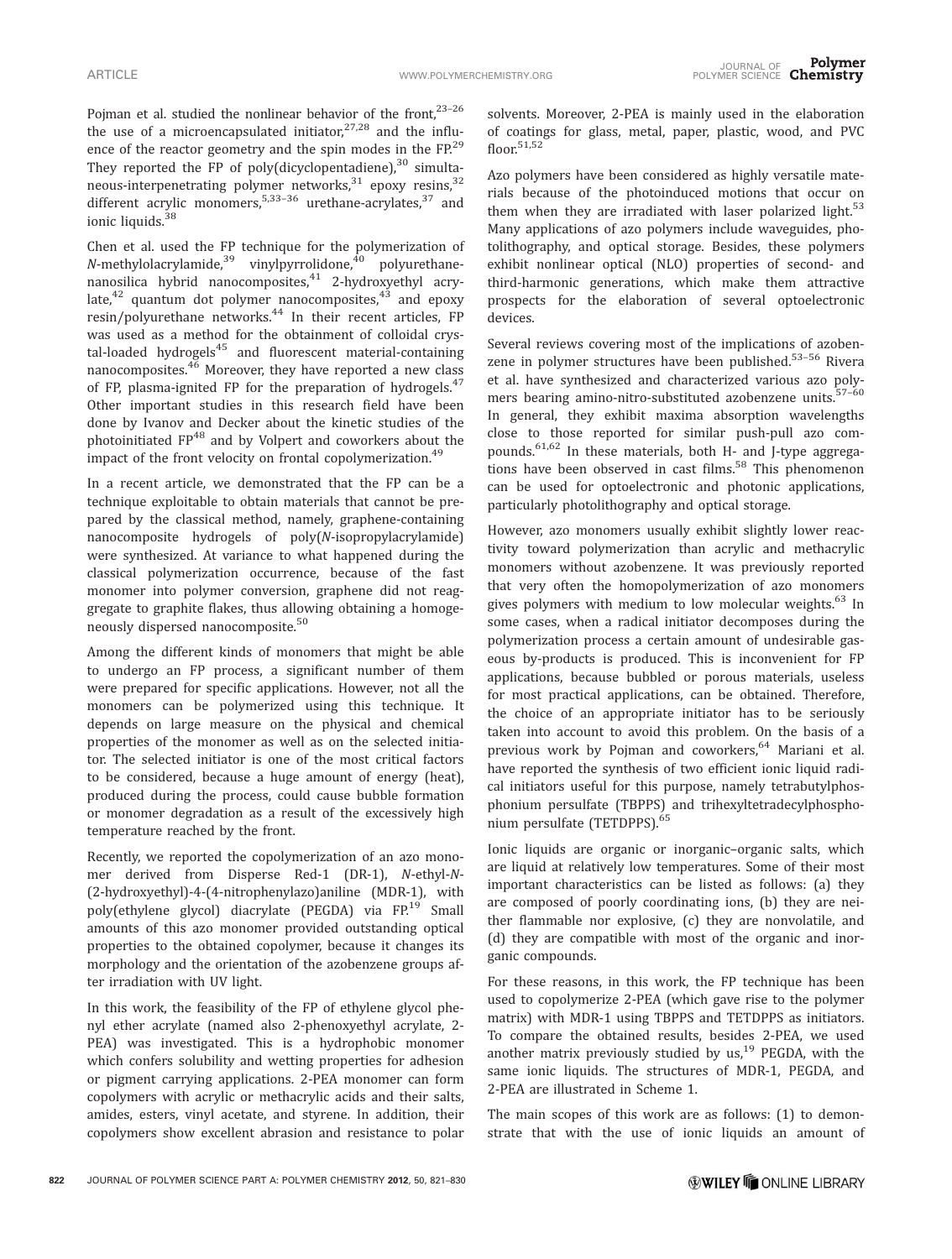

**SCHEME 1** Structure of the used monomers.

initiator that is lower than that usually used in FP is required; (2) to copolymerize 2-PEA in the presence of an azo comonomer (MDR-1) to obtain samples with NLO response; and (3) to compare the efficiency of both ionic liquids (TBPPS and TETDPPS) in the FP of 2-PEA in the presence of MDR-1.

For this purpose, we carried out our experiments using different monomer/initiator ratios. Similarly, for the incorporation of MDR-1, we varied its concentration until the front was not able to propagate. For both sets of results, we determined the velocity of the front and its maximum temperature. The obtained polymer samples were characterized by FTIR spectroscopy, and their thermal properties were measured by differential scanning calorimetry (DSC). Moreover, the optical properties of these materials were studied by absorption spectroscopy in the solid state in the UV–vis range. Finally, the cubic NLO characterizations of the 2-PEA/ MDR-1 amorphous copolymers, obtained with TBPPS and TETDPPS as initiators, were performed according to the Z-Scan technique in prepared film samples.

# RESULTS AND DISCUSSION

Some preliminary FP experiments of 2-PEA were carried out with various initiators, and the results are summarized in Table 1, in which the minimum concentrations necessary for the front to self-sustain are reported. Even if benzoyl peroxide (BPO) and terbutylperoxy neodecanoate (Trigonox-23, T-23) gave rise to polymerization fronts, these latter were characterized by a large amount of bubbles because of the formation of volatile compounds as a result of both their degradation and high front temperature (ca. 190  $^{\circ}$ C). Because one of the final goals of this work was that of obtaining materials to be used in NLO applications, the presence of small bubbles embedded into the polymer matrix should be completely avoided. For such a reason, further studies on the use of the above mentioned initiators were abandoned.

The use of the ionic liquids TBPPS and TETDPPS as radical initiators allowed obtaining completely bubble-free polymer materials. Besides, to start the FP, they were required in a concentration that is much lower than that used with typical initiators. It is also worth mentioning that the maximum temperatures reached by using TETDPPS and TBPPS were significantly lower than those found with BPO and T-23 (142–152 °C). As a consequence, front velocities were almost halved (0.54–0.74 instead of 1.10–1.65 cm  $min^{-1}$ ) but remaining within ranges that are still very interesting for practical optical applications such as NLO. It should be highlighted that with these last initiators the resulting polymers were completely transparent and did not contain any bubbles. Furthermore, conversions were always almost quantitative, leading to values ranging from 90 to 99% (Table 2).

Although with both ionic liquids the FP has been successfully achieved, there were significant differences in the results (Table 2). In detail, in the case of TBPPS, the conversion percentage diminished when the initiator content increased. As it was mentioned above, front velocity and maximum temperature values show an increase. Moreover, the glass transition temperature  $(T_{g})$  remained almost constant between 12 and  $14$  °C. TETDPPS initiator was required in lower quantity than TBPPS to promote the formation of a propagating front.

**TABLE 1**  $V_f$ ,  $T_{\text{max}}$ ,  $T_g$ , and Conversion for the FP of 2-PEA Using Various Initiators

| Initiator      | mol % | Vғ<br>(cm min <sup>-1</sup> ) ( $\degree$ C) | $T_{\text{max}}$ | $T_{\rm g}$<br>$(^{\circ}C)$ | Conversion<br>(% ) |
|----------------|-------|----------------------------------------------|------------------|------------------------------|--------------------|
| <b>BPO</b>     | 0.79  | 1.10                                         | 193              | <b>ND</b>                    | ND                 |
| $T-23$         | 1.29  | 1.65                                         | 189              | ND.                          | ND.                |
| <b>TBPPS</b>   | 0.068 | 0.74                                         | 152              | 14                           | 98                 |
| <b>TETDPPS</b> | 0.04  | 0.54                                         | 142              |                              | 90                 |

Only minimum concentrations allowing fronts to self-sustain are reported.

ND, not determined.

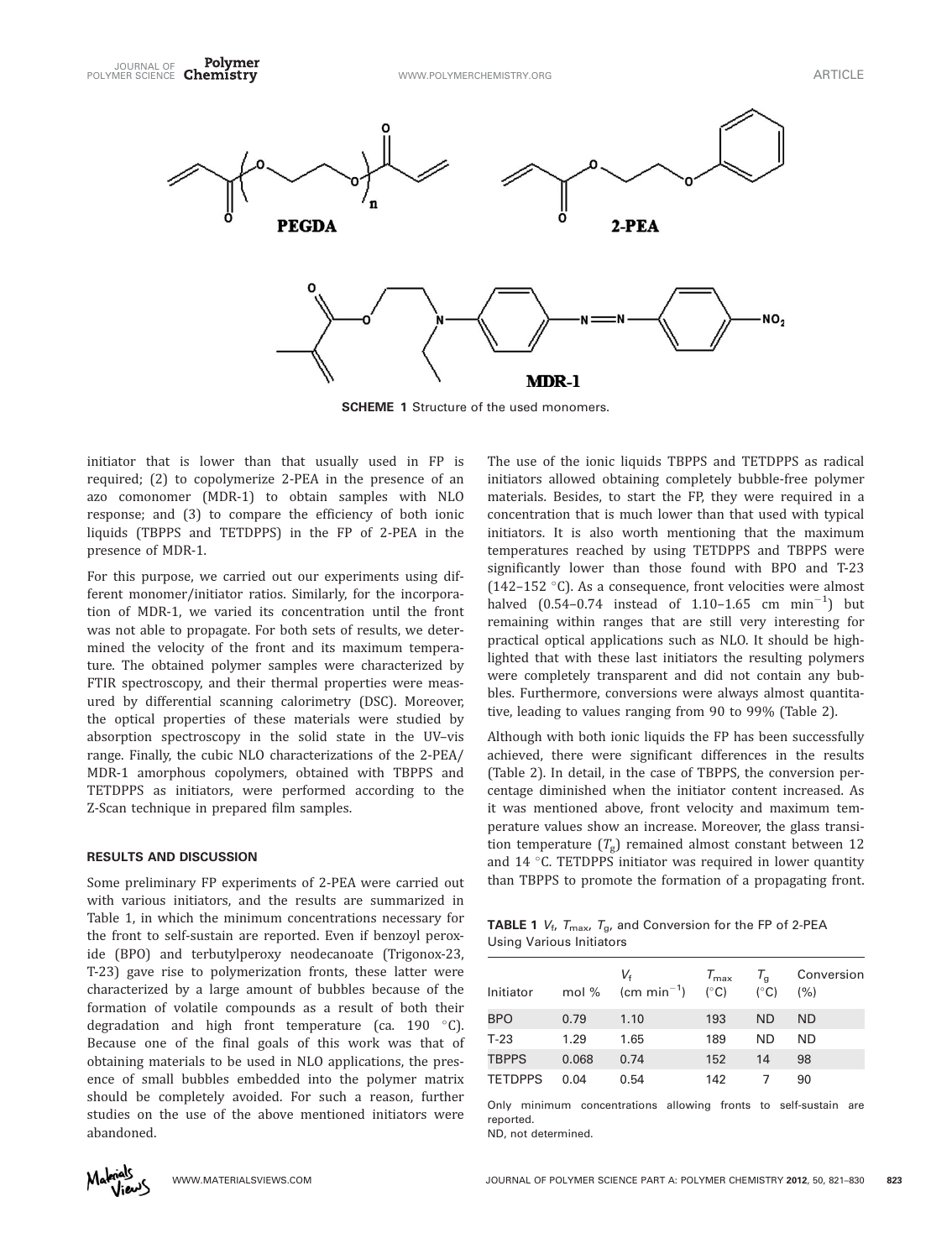| Sample         | Initiator<br>$(mod \% )$ | $V_{\rm f}$<br>$\text{(cm min}^{-1})$ | $T_{\sf max}$<br>$(^{\circ}C)$ | $T_{\rm g}$<br>$(^{\circ}C)$ | Conversion<br>(% ) |
|----------------|--------------------------|---------------------------------------|--------------------------------|------------------------------|--------------------|
| <b>TBPPS</b>   |                          |                                       |                                |                              |                    |
| <b>B01</b>     | 0.068                    | 0.74                                  | 152                            | 14                           | 98                 |
| <b>B02</b>     | 0.14                     | 1.19                                  | 175                            | 13                           | 97                 |
| <b>B03</b>     | 0.27                     | 1.65                                  | 184                            | 13                           | 96                 |
| <b>B04</b>     | 0.54                     | 2.27                                  | 195                            | 12                           | 94                 |
| <b>B05</b>     | 0.81                     | 2.75                                  | 200                            | 12                           | 92                 |
| <b>TETDPPS</b> |                          |                                       |                                |                              |                    |
| E01            | 0.04                     | 0.54                                  | 142                            | 7                            | 90                 |
| E02            | 0.08                     | 0.97                                  | 166                            | 10                           | 95                 |
| E03            | 0.16                     | 1.27                                  | 178                            | 12                           | 96                 |
| E04            | 0.32                     | 1.63                                  | 188                            | 12                           | 99                 |
| E05            | 0.41                     | 1.98                                  | 191                            | 9                            | 99                 |

**TABLE 2**  $V_f$ ,  $T_{\text{max}}$ ,  $T_g$ , and Conversion for the FP of 2-PEA Varying TBPPS or TETDPPS Initiator Concentration

**TABLE 3**  $V_f$ ,  $T_{\text{max}}$ ,  $T_g$ , and Conversion for the FP of PEGDA Varying TBPPS or TETDPPS Initiator Concentration

| Sample         | Initiator<br>$(mod \%)$ | V <sub>f</sub><br>$\text{(cm min}^{-1})$ | $T_{\rm max}$<br>$(^{\circ}C)$ | $T_{\rm g}$<br>$(^{\circ}C)$ | Conversion<br>(% ) |
|----------------|-------------------------|------------------------------------------|--------------------------------|------------------------------|--------------------|
| TBPPS          |                         |                                          |                                |                              |                    |
| 001            | 0.2                     | 0.44                                     | 125                            | $-28$                        | 97                 |
| 002            | 0.4                     | 0.75                                     | 144                            | $-27$                        | 78                 |
| 003            | 0.8                     | 1.16                                     | 155                            | $-21$                        | 94                 |
| 004            | 1.6                     | 1.30                                     | 157                            | $-20$                        | 96                 |
| 005            | 2.4                     | 1.00                                     | 150                            | $-29$                        | 88                 |
| <b>TETDPPS</b> |                         |                                          |                                |                              |                    |
| 006            | 0.5                     | 0.46                                     | 133                            | $-29$                        | 94                 |
| 007            | 1.0                     | 0.72                                     | 141                            | $-28$                        | 88                 |
| 008            | 1.5                     | 0.87                                     | 149                            | $-25$                        | 88                 |
| 009            | 2.5                     | 1.12                                     | 154                            | $-27$                        | 88                 |
|                |                         |                                          |                                |                              |                    |

 $(\%) = [1 - (\Delta H_r / \Delta H_t)] \cdot 100,$ 

However, the most significant difference in efficiency between both initiators was the conversion; in particular, in the case of TETDPPS, this value increased within its concentration. Finally, it is worth to point out that this initiator exhibited an apparent antiplasticizer effect if compared with TBPPS. Indeed, the  $T_g$  values of the samples obtained with TETDPPS are generally a few degrees lower than those found for the samples prepared by using TBPPS.

To get further evidence about the efficiency of TBPPS and TETDPPS as initiators, we performed the FP of PEGDA, a monomer previously polymerized by us.<sup>19</sup> The results are summarized in Table 3. In this case, the obtained results confirmed the same trends found in the FP of 2-PEA; lower amounts of initiators were required and no bubble formation was observed during the FP process. In addition, front velocity and maximum temperature values increased as the initiator concentration increased.

The results for the copolymerization of 2-PEA with MDR-1, using TBPPS and TETDPPS, are shown in Table 4. As expected, front velocities, maximum temperatures, glass transition temperatures, and conversions diminished as the MDR-1 increased, which might be attributed to the slightly lower reactivity of the azo monomer toward radical polymerization. Indeed, there was a decrease in the conversion when TBPPS was used as initiator as the azo comonomer content was increased.

In contrast, TETDPPS gave practically an almost constant conversion value at different MDR-1 concentrations. These results suggest that TETDPPS is an initiator more efficient than TBPPS for the FP of 2-PEA. For such a reason, the characterization data here reported only refer to the copolymers prepared by using TETDPPS.

The thermal properties of the obtained polymers were evaluated by DSC. As it was previously mentioned, the conversion was almost quantitative and was determined by the following equation:

where  $\Delta H_r$  (residual) is the peak area obtained for the residual polymerization occurred during the first thermal scan, and  $\Delta H_t$  (total) is the area under the curve when the polymerization was carried out in the DSC instrument. The conversion value for the copolymer of 2-PEA/MDR-1 with the highest azo monomer content (0.05 mol %) was estimated to be 94%. Moreover, a  $T_g$  value of 0 °C was found out from the second thermal scan of this copolymer.

The FTIR spectra of MDR-1 monomer and the polymers are shown in Figure 1. The characteristic bands of the MDR-1

**TABLE 4**  $V_f$ ,  $T_{\text{max}}$ ,  $T_g$ , and Conversion for the FP of 2-PEA with MDR-1 and TBPPS (0.068 mol %) or TETDPPS (0.04 mol %) as Initiator

|                      | MDR-1 | V <sub>f</sub><br>Sample $(mod \%)$ $(cm min^{-1})$ | $T_{\rm max}$<br>$(^{\circ}C)$ | $T_{\rm g}$<br>$(^{\circ}C)$ | Conversion<br>(% ) |  |  |  |
|----------------------|-------|-----------------------------------------------------|--------------------------------|------------------------------|--------------------|--|--|--|
| TBPPS (0.068 mol %)  |       |                                                     |                                |                              |                    |  |  |  |
| <b>BM01</b>          | 0     | 0.74                                                | 152                            | 14                           | 96                 |  |  |  |
| <b>BM02</b>          | 0.005 | 0.78                                                | 154                            | 10                           | 96                 |  |  |  |
| <b>BM03</b>          | 0.013 | 0.72                                                | 151                            | 9                            | 93                 |  |  |  |
| <b>BM04</b>          | 0.025 | 0.73                                                | 149                            | 10                           | 95                 |  |  |  |
| <b>BM05</b>          | 0.050 | 0.58                                                | 144                            | 3                            | 88                 |  |  |  |
| <b>BM06</b>          | 0.130 | <b>ND</b>                                           | <b>ND</b>                      | <b>ND</b>                    | <b>ND</b>          |  |  |  |
| TETDPPS (0.04 mol %) |       |                                                     |                                |                              |                    |  |  |  |
| <b>EM01</b>          | 0     | 0.54                                                | 142                            | 7                            | 90                 |  |  |  |
| <b>EM02</b>          | 0.005 | 0.69                                                | 154                            | 12                           | 96                 |  |  |  |
| <b>EM03</b>          | 0.013 | 0.62                                                | 147                            | $\Omega$                     | 94                 |  |  |  |
| EM <sub>04</sub>     | 0.025 | 0.58                                                | 143                            | 1                            | 95                 |  |  |  |
| <b>EM05</b>          | 0.050 | 0.59                                                | 141                            | $\Omega$                     | 94                 |  |  |  |
| <b>EM06</b>          | 0.130 | <b>ND</b>                                           | ND                             | <b>ND</b>                    | <b>ND</b>          |  |  |  |

ND: Not determined because the polymerization process produces bubbled samples.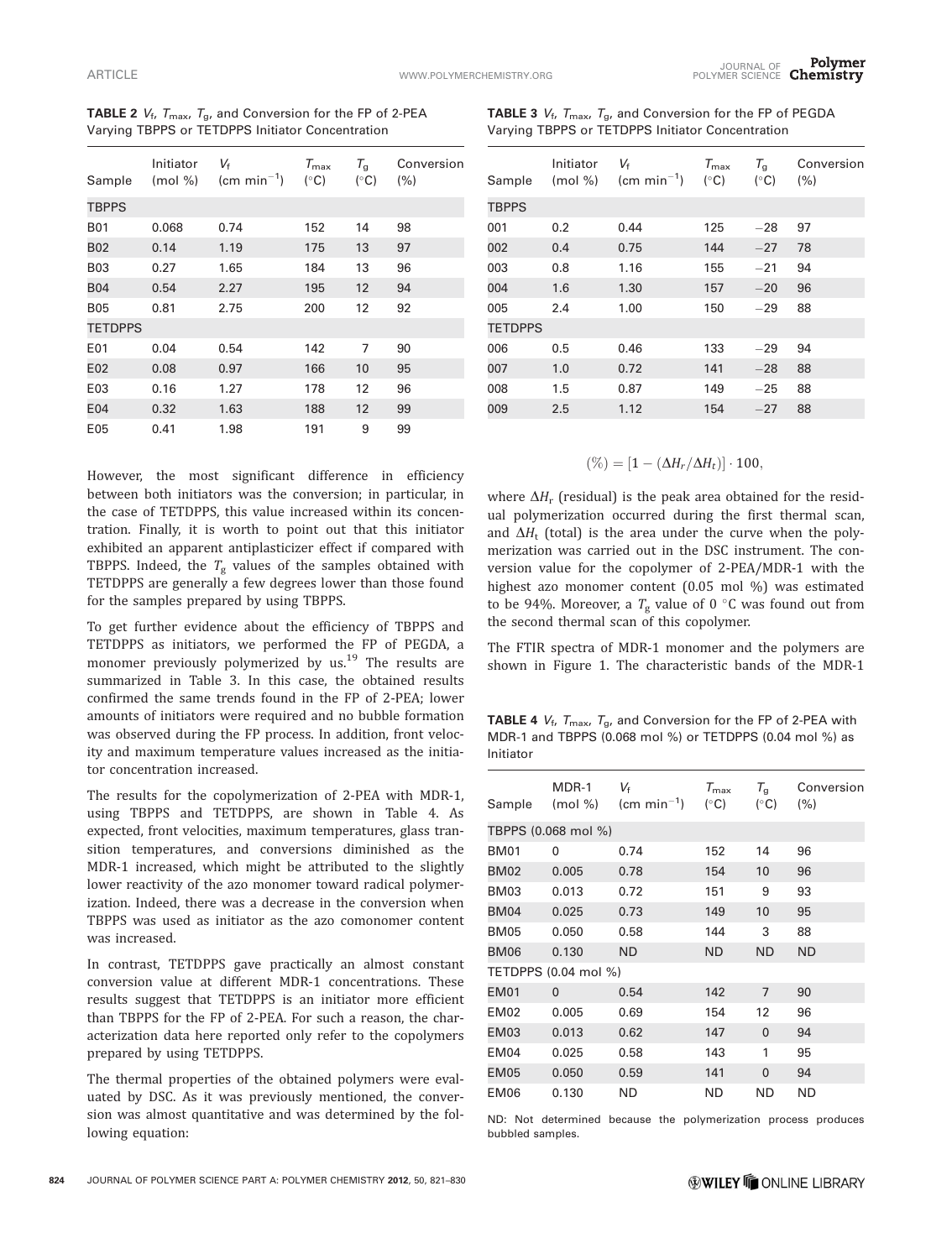

FIGURE 1 (a) FTIR analysis of 2-PEA polymer matrix and the copolymers with different MDR-1 concentrations (0.013 and 0.05 mol %; TETDPPS = 0.5 mol %). (b) For better analysis, an amplification of the FTIR spectra of the 2-PEA/MDR-1 copolymers is also included.

are indicated in the Experimental section. As we can see, the FTIR spectrum of the 2-PEA matrix exhibits a series of bands at  $v = 2,896$  (s, CH<sub>2</sub>), 1,743 (s, C=0), 1,267 (s, C-0 esther), and 1,116 (s,  $0-CH_2$ ) cm<sup>-1</sup>. .

The FTIR spectra of 2-PEA/MDR-1 copolymers with different azobenzene contents were recorded. If we analyze the spectrum of the 2-PEA/MDR-1 (0.05 mol % MDR-1 concentration) copolymer, we can observe a series of bands at 2,910 (s, CH<sub>2</sub>, CH<sub>3</sub>), 1,741 (s, C=0), 1,652 (s, C=C aromatic), 1,268 (s, C-O esther), and 1,120 (s, O-CH<sub>2</sub>) cm<sup>-1</sup>. Because the MDR-1 content is very low with respect to that of 2-PEA in the copolymers, it is very difficult to visualize the bands corresponding to the amino  $(R_2N)$ , nitro  $NO_2$ ), and azo  $(N=N)$  groups. However, the presence of a broadening of the band at  $1,625$   $\text{cm}^{-1}$ , due to the phenyl rings of the azobenzene moieties, which was not observed in the FTIR spectrum of the 2-PEA polymer, confirms that the azobenzene monomer was successfully incorporated into the copolymer.

The optical properties of the obtained polymers with TETDPPS as initiator were studied by UV–vis spectroscopy, and the absorption spectra of the copolymer bearing the highest MDR-1 content (0.05 mol %) are shown in Figure 2. As it could be expected, all copolymers (not shown) exhibited a maximum absorption band around 470–480 nm, whose intensity increases within the azobenzene content. To get a deeper insight in the optical properties of the polymers, we compared the absorption spectrum of the 2-PEA/MDR-1 (0.05 mol %) with those of the MDR-1 monomer and the oligomer isolated during the Soxhlet extraction. As we can see, the absorption spectrum of the MDR-1 monomer in  $CHCl<sub>3</sub>$  solution shows a well-defined maximum absorption band at  $\lambda_{\text{max}} = 472$  nm as other amino-nitro-substituted azobenzenes do. This kind of azobenzene, which belong to the ''pseudostilbenes'' category, exhibits a total overlap of the  $\pi$ – $\pi$ <sup>\*</sup> and n– $\pi$ <sup>\*</sup> bands, which are inverted in the energy scale. $57$  Similarly, the oligomer exhibited a well-defined band at  $\lambda_{\text{max}} = 468$  nm, which is 4-nm blue shifted with respect to that of MDR-1, confirming the absence of remaining monomer during the FP process. This slight hypsochromic effect may be due to the slight presence of H-aggregation between the azobenzene groups in the oligomer. Further <sup>1</sup>H NMR experiments confirmed that such oligomer possesses relatively high azobenzene content.

On the other hand, the 2-PEA/MDR-1 (0.05 mol %) copolymer exhibited a broad absorption band centered at  $\lambda_{\text{max}} =$ 482 nm, which is 10-nm red shifted compared with that of MDR-1. However, the presence of an additional blue shifted shoulder at 432 nm, as well as the presence of a red shifted shoulder at 510 nm, reveals the presence of H-aggregates (antiparallel interactions) and traces of J-aggregates (head to tail interactions), respectively. It is very well known that polymers bearing donor-acceptor-substituted azobenzenes tend to form antiparallel pairs to reach certain neutrality and stability. This behavior was previously reported in the literature for other azo polymers. $63$  According to the UV-vis spectra shown in Figure 2, the 2-PEA/MDR-1 (0.05 mol %)



FIGURE 2 UV-vis spectra of the azo monomer MDR-1, the soluble oligomers, and the copolymer 2-PEA/MDR-1 with the highest azo monomer concentration (0.05 mol %; TETDPPS = 0.5 mol %).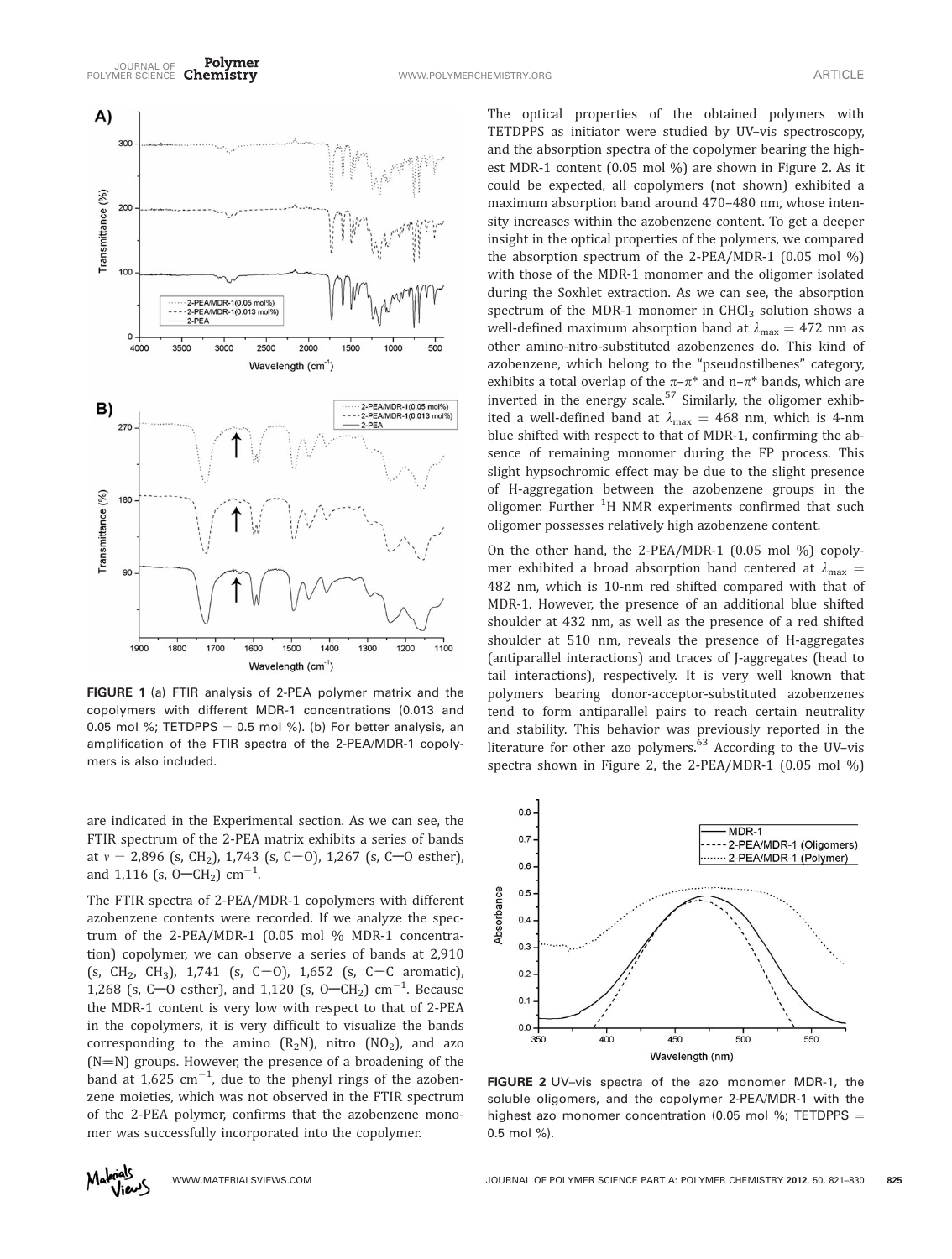

FIGURE 3 Comparative linear absorption coefficients obtained for the pristine 2-PEA reference films (RFs) and the 2-PEA/ MDR-1 copolymer film samples (labeled films: LFs) prepared at different MDR-1 chromophore concentrations: (a) 2-PEA/MDR-1 copolymer film samples prepared with the TBPPS ionic liquid initiator and (b) 2-PEA/MDR-1 copolymer film samples prepared with the TETDPPS ionic liquid initiator.

copolymer shows the presence of H- and J-aggregates, which were not observed for the MDR-1 monomer.

Moreover, the linear absorption coefficients evaluated within the visible range for the 2-PEA/MDR-1 copolymer film sam-

ples with different MDR-1 chromophore contents (0.013 and 0.05 mol %) are shown in Figure 3. The thickness of the studied samples (sandwiched 2-PEA/MDR-1-labeled films prepared within two glass slices) was on the order of  $\sim$ 80  $\mu$ m (see values in Table 5). Thus, the Lambert–Beer law applies for such semitransparent film structures, allowing an adequate data analysis and making these copolymers potential candidates for some optical applications because of its appropriate transparency at optical wavelengths. From Figure 3, it is evident that the highest absorption of the samples occurs within the 380–580 nm spectral range in both 2- PEA/MDR-1 copolymers (the corresponding 2-PEA reference films do not exhibit significant absorption within the same spectral range). This fact confirms again the successful incorporation of the MDR-1 units into the 2-PEA polymeric matrix using the TBPPS and TETDPPS initiators. This fact points to additional conjugation of delocalized  $\pi$ -electrons provided by the higher content of azobenzene chromophores contained within these copolymer systems. This assumption will be explored by means of cubic NLO Z-Scan experiments as explained below. Under this framework, the available laser excitation line for Z-Scan experiments ( $\lambda_{Z-Scan} = 632.8$  nm) is also depicted in this figure (vertical dashed line). At this wavelength, lowest absorption conditions occur, allowing nonresonant NLO characterizations of the developed film samples, which are a critical point when working with low  $T_g$ -based organic materials. In fact, relatively small linear absorption coefficients in the order of  $\alpha_0 \approx 1200$ –1800 m<sup>-1</sup> (see values in Table 5) were evaluated for the studied copolymer films at  $\lambda_{Z\text{-Scan}}$ . These values are very useful for the determination of the nonlinear refraction and absorption coefficients according to the Z-Scan technique, as explained below.

Finally, the NLO Z-Scan measurements were performed at room conditions on the same 2-PEA/MDR-1 film samples (measurements include the reference 2-PEA-based films to monitor the NLO activity of the polymer matrix). The observed nonlocal effect of these samples is shown in Figure 4. A rigorous theoretical fitting was performed to simultaneously evaluate both the nonlinear absorptive and refractive properties of the studied copolymers. The NLO response of

TABLE 5 Structural, Linear, and Cubic NLO Parameters of the TBPPS- and TETDPPS-Based 2-PEA/MDR-1 Copolymer Films Measured According to UV–Vis Spectroscopy and the Z-Scan Technique

| Film Sample<br>(Ionic Liquid Initiator) | 2-PEA:MDR-1<br>Concentration<br>$(mod \% )$ | <b>Film</b><br><b>Thickness</b><br>$(\mu m)$ | Linear Absorption<br>Coefficient: $\alpha_0$ at<br>$\lambda = 632.8$ nm (m <sup>-1</sup> ) | $\Delta\phi_0/\Delta\psi_0$ | NLO-Refractive<br>Index: $\gamma/n_2$ Z-Scan<br>at $\lambda = 632.8$ nm $\times 10^{-10}$<br>$(m^2 W^{-1}) / \times 10^{-3}$ esu | NLO-Absorption<br>Coefficient:<br>$\beta$ (TPA or SA)<br>$(x 10^{-4}$ m W <sup>-1</sup> ) |
|-----------------------------------------|---------------------------------------------|----------------------------------------------|--------------------------------------------------------------------------------------------|-----------------------------|----------------------------------------------------------------------------------------------------------------------------------|-------------------------------------------------------------------------------------------|
| 2-PEA/RF (TBPPS)                        | 100:0.00                                    | 84                                           | 1240.70                                                                                    | $-1.12/-0.02$ $-3.39/-1.27$ |                                                                                                                                  | $-1.20$ (SA)                                                                              |
| 2-PEA/MDR-1/LF<br>(TBPPS)               | 100:0.05                                    | 82                                           | 1541.70                                                                                    |                             | $-1.50/-0.16$ $-4.65/-1.74$                                                                                                      | $-9.84$ (SA)                                                                              |
| 2-PEA/RF (TETDPPS)                      | 100:0.00                                    | 90                                           | 1250.60                                                                                    | $-0.98/-0.02$               | $-2.66/-1.01$                                                                                                                    | $-1.11$ (SA)                                                                              |
| 2-PEA/MDR-1/LF<br>(TETDPPS)             | 100:0.05                                    | 88                                           | 1836.30                                                                                    | $-1.05/0.00$                | $-3.45/-1.30$                                                                                                                    | 0.00                                                                                      |

Closed aperture Z-Scan measurements, at  $\lambda_{Z\text{-Scan}} \approx 633$  nm,  $S \approx 21\%$ , Rayleigh range:  $z_0 \approx 3.1$  mm.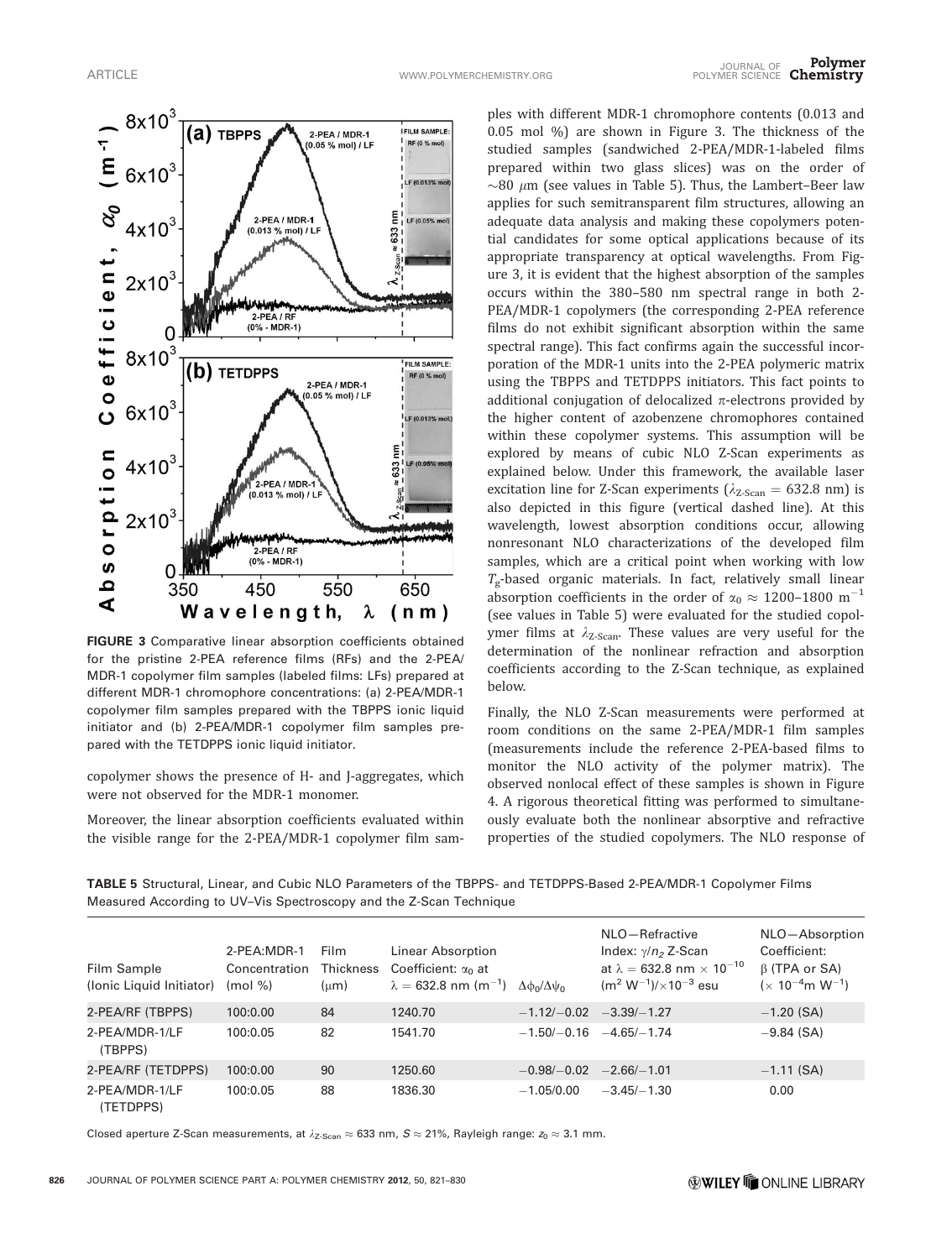

FIGURE 4 Closed aperture Z-Scan data (scattered points) and theoretical fitting (continuous lines) obtained at different laser powers (LP: 3 and 6 mW, at  $\lambda_{Z-Scan} = 632.8$  nm) and at different MDR-1 chromophore content for the TBPPS- and TETDPPS-based 2-PEA/MDR-1 copolymer/labeled films (LFs) and corresponding 2-PEA reference films (RFs): (a–c) TBPPS-based film samples and (d–f) TETDPPS-based film samples. An estimated experimental error below 6% is also considered for the Z-Scan data (error bars).

the developed films was characterized by varying the polarization input planes of the He-Ne laser system to explore microscopic material asymmetries or anisotropies throughout the sample structure (measurements were also performed on several regions of the specimens to verify the experimental results). In general, because all NLO measurements were systematically performed with different laser input polarization states (from  $0^{\circ}$  to  $90^{\circ}$ : s- and p-polarization, respectively) and the obtained curves are quite similar in each sample, the film structures do not seem to show any significant anisotropic behavior, thus confirming their amorphous nature. On the other hand, because all the studied samples have relatively low glass transition temperature values  $(T_{g})$ around  $10$  °C), the Z-Scan curves and related NLO effects were only obtained at low laser intensity threshold values. Indeed, Z-Scan measurements performed on the highly transparent 2-PEA reference films and on the corresponding 2- PEA/MDR-1 film samples (labeled films: LFs) exhibit negligible nonlinear refraction and absorption effects for laser powers below 6 mW  $[n_2 \approx 0]$ , see Fig. 4(a,d)]. At a LP  $\approx$ 6 mW, the cubic NLO properties of the samples become evident. Taking into account the theory developed by Sheik-Bahae et al. and Liu et al.,  $66-70$  it is observed from our measurements that the nonlinear refractive response of the studied samples can be unambiguously determined by typical peak-to-valley transmittance curves. Hence, one can immediately observe that the pristine 2-PEA reference films exhibit non-negligible negative NLO refractive properties at this laser power regime  $[n_2 < 0$ , see Fig. 4(b,e)]. Furthermore,

the corresponding 2-PEA/MDR-1 films [at higher MDR-1 content: 0.05 mol %, see Fig. 4(c,f)] exhibit stronger NLO refractive coefficients (see Table 5). Given that the glass slices implemented to sandwich the copolymer films do not contribute to the NLO effects at the implemented low laser powers (Z-Scan curves not shown here for clearness in the curves), it is indeed assumed that the increase of the NLO response of the samples is promoted by a successful copolymerization of the NLO-active MDR-1 comonomer with the 2- PEA matrix comonomer. As previously discussed, the copolymerization process is more efficient when implementing the TETDPPS ionic liquid initiator to form the 2-PEA/MDR-1 copolymers; this fact was also sensitively detected via NLO measurements as the corresponding theoretical fits (TFs) are better correlated to the experimental data, indicating a more stable and homogeneous copolymer film sample.

The respective TFs to the obtained Z-Scan transmission data (solid lines) are also shown in Figure 4(a–f). To perform the TFs according to previous theoretical studies, the normalized Z-Scan transmittance  $T_N$  can be determined as a function of the dimensionless sample position  $(x = z/z_0)$ , where  $z_0$  is the Rayleigh range and z is the Z-Scan sample position (laboratory reference frame). Hence, the TFs were obtained according to the following equation, considering both nonlinear refraction and absorption effects.<sup>66</sup>

$$
T_N \approx 1 + [4x/(1+x^2)(9+x^2)]\Delta\Phi
$$
  
-[2(x<sup>2</sup> + 3)/(1+x<sup>2</sup>)(9+x<sup>2</sup>)] $\Delta\Psi$ . (1)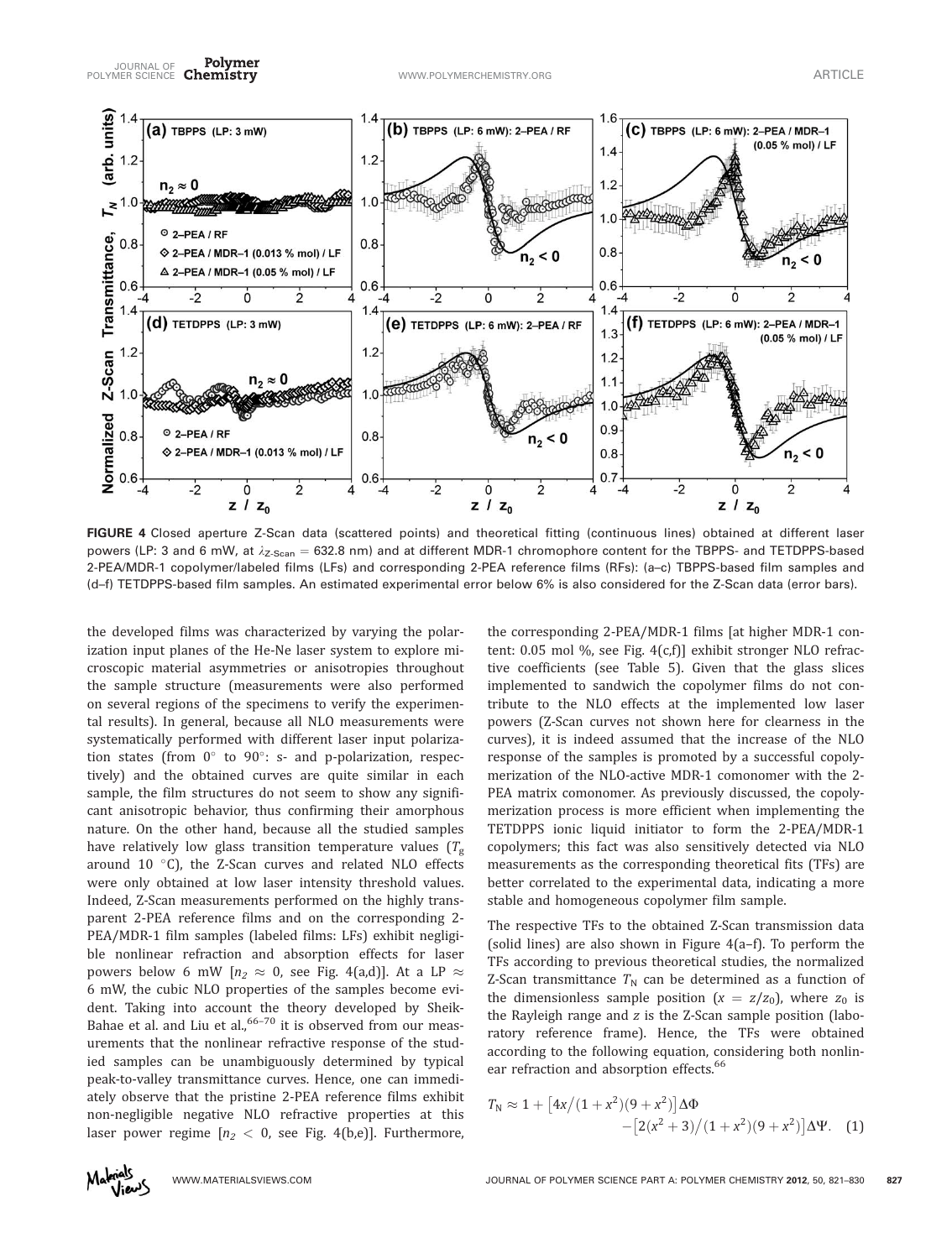Here, the second term is related to NLO refractive effects, whereas the third one is associated with NLO absorptive phenomena (the first term is a normalization factor). Indeed, because the obtained Z-Scan data clearly exhibit a peak-tovalley transmittance asymmetry, NLO absorption effects are also expected.<sup>66</sup> The fitting parameters are, in this case, the induced phase shifts  $\Delta\Phi$  or  $\Delta\Psi$ , respectively. In the former case, the phase shift is given by:  $\Delta \Phi = 2\pi \gamma I_0 L_{\text{eff}} / \lambda$ , <sup>66</sup> from which the NLO refractive index  $(n_2$ - or  $\gamma$ -coefficient) can be obtained. In the latter case, the phase shift is provoked by the NLO absorptive phenomena and is given by  $\Delta \Psi =$  $\beta I_0 L_{\text{eff}}/2$ ,<sup>66</sup> allowing the evaluation of the NLO absorption ( $\beta$ -coefficient), either due to two photon (or multiphoton) absorption and/or saturable absorption. In these equations,  $\lambda$  is the laser wavelength,  $I_0$  is the input beam intensity (at focal spot:  $z = 0$ ), and  $L_{\text{eff}}$  is the effective thickness of the film sample, defined as:  $L_{\text{eff}} = [1 - (e^{-\alpha_0 L_S})](\alpha_0)^{-1}$ , where  $\alpha_0$ represents the linear absorption coefficient. All these equations are well established and have been proven in early Z-Scan works. $66-71$  The theoretical restrictions imposed by these formulas to apply such expressions at optimal conditions ( $|\Delta \Phi_0| < \pi$ ,  $S \approx 20\%$ , etc.) are not always fully satisfied in our experimental result because of the large phase shifts and huge nonlinearities obtained in our experiments. Nevertheless, in most cases (mainly in the case of welldefined  $\gamma > 0$  or  $\gamma < 0$  curves), our results nearly satisfy these conditions and can be conveniently fitted according to these theoretical formulas. Thus, for comparison purposes and to be consistent with the estimation of the  $\gamma$ - and  $\beta$ -values, we assumed their applicability and used them in our experimental results. The TFs allowed us to evaluate largest negative NLO refractive coefficients in the order of  $\gamma$  =  $-4.65 \times 10^{-10}$  m<sup>2</sup> W<sup>-1</sup> (or  $n_2 = -1.74 \times 10^{-3}$  esu) and a NLO absorption coefficient of  $\beta = -9.84 \times 10^{-4}$  m W<sup>-1</sup> (corresponding to the 2-PEA/MDR-1 film sample developed with the TBPPS ionic liquid initiator at higher MDR-1 content: 0.05 mol %). The obtained  $\gamma/n_z$ -values are very large, many orders of magnitude larger than those observed for typical glass substrates or for the classical  $CS<sub>2</sub>$  standard reference material:  $+1.2 \times 10^{-11}$  esu (Z-Scan at  $\lambda = 10.6 \mu m$ ) or 6.8  $\times$  10<sup>-13</sup> esu (DFWM at  $\lambda = 532$  nm).<sup>67-71</sup> On the other hand, the negative sign obtained for the  $\beta$ -coefficients reveals the nature of the NLO absorptive phenomena of the samples, indicating strong saturable absorption (SA) effects.<sup>67-71</sup> This fact indicates convenient material properties to avoid undesired photothermal effects during Z-Scan experiments due to long continuous-wave laser irradiation and low  $T_g$  values of the samples. Indeed, Z-Scan experiments were performed at extremely low laser energy  $(\sim 3)$ and 6 mW) to avoid photodegradation and reorientation effects on the sample, which inevitably started at laser power regimens in the order of around 10 mW.

# EXPERIMENTAL

## Materials

PEGDA ( $M_n \cong 575$ ,  $d = 1.12$  g mL<sup>-1</sup>), 2-PEA (FW = 192.2,  $d = 1.103 \text{ g mL}^{-1}$ ), triethylamine (FW = 101.19, bp = 88.8 °C,

 $d = 0.726$  g mL<sup>-1</sup>), and DR-1 dye (FW = 314.34, mp = 160-162 °C) were purchased from Sigma-Aldrich. Tetrabutylphosphonium chloride (FW = 294.89, mp = 62–66 °C), trihexyltetradecylphosphonium chloride (FW = 519.31,  $d =$ 0.895 g mL<sup>-1</sup>), BPO (FW = 242.23, mp = 102-105 °C), and methacryloyl chloride (FW = 104.53, bp = 95–96 °C,  $d =$ 1.07 g mL<sup>-1</sup>) were purchased from Fluka. T-23 (FW = 244.4,  $d = 0.916$  g mL<sup>-1</sup>) was purchased from Akzo-Nobel. All reagents used in the polymer synthesis were used as received, without further purification.

The azo monomer derived from Disperse-Red 1 (MDR-1) and the ionic liquids TBPPS and TETDPPS were synthesized according to the procedures previously described in the literature.<sup>19,65</sup>

## FP Experiments

FP runs were performed as follows: in a glass test tube (16 cm length, 16-mm diameter), a suitable amount of monomer (2-PEA or PEGDA), azo comonomer (MDR-1), and initiator (BPO or T-23 or TBPPS or TETDPPS) were placed without any solvent and mixed until all the initiator was completely dissolved.

The tubes containing the mixture were locally heated at the top level of the solution, using the tip of a soldering iron as the external heating source, until the formation of a propagating front was observed. The heat released during the conversion of the monomer into polymer was responsible for the formation of a hot front, able to self-sustain the polymerization process and the propagation throughout the whole tube. The polymerization was very fast and it took only a few minutes to be performed. Front velocity  $(\pm 0.05$  cm  $\text{min}^{-1}$ ) and front maximum temperature ( $\pm 10$  °C) were recorded.

## Characterization

Temperature profiles were measured using a K-type thermocouple placed in the monomer–initiator mixture above 2 cm  $(\pm 0.5 \text{ cm})$  from the bottom of the tube. This thermocouple was connected to a digital thermometer (Delta Ohm 9416), which was used for temperature reading. The position of the front, easily visible through the glass walls of the tube, was measured as a function of the time.

Once the polymerizations were accomplished, the obtained samples were removed from tubes and analyzed by DSC to determine the conversion percentage. DSC measurements were conducted in a DSC Q100 Waters TA Instrument. For each sample, two consecutive scans were carried out under argon atmosphere from  $-80$  to 300 °C with a heating rate of 10  $^{\circ}$ C min<sup>-1</sup>; monomer conversion was determined from the first thermal scan, whereas  $T_{\rm g}$  values were obtained from the second scan.

FTIR spectra of the samples were recorded in a Fourier transform infrared spectrometer (JASCOFT 480) in KBr pressed pellets. For each sample, 16 scans were recorded at a resolution of 4  $cm^{-1}$ . .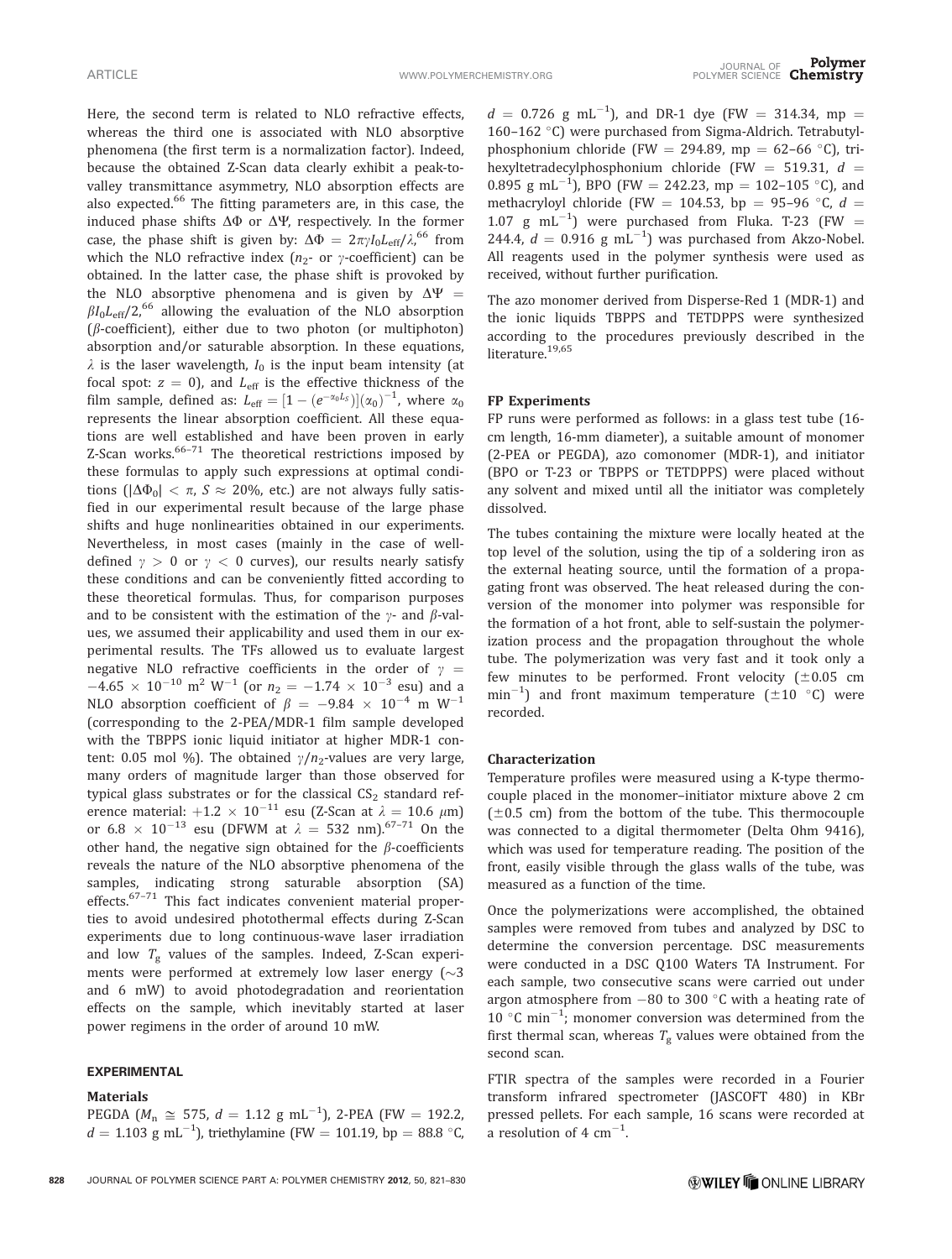The UV-vis spectra of the azo monomer (CHCl<sub>3</sub> solution, 1cm quartz cell) and the copolymers (solid state) were recorded in a Hitachi U-2010 spectrometer. This technique was useful to determine the MDR-1 content in all polymer samples. The extinction coefficient of the MDR-1 in CHCl<sub>3</sub> solution was estimated to be 46,700 M  $cm^{-1}$ . .

At last, the resulting 2-PEA/MDR-1 copolymers were also studied in film samples as active media for cubic  $\gamma^{(3)}$ -NLO effects such as nonlinear refraction and nonlinear absorption via the Z-Scan technique.<sup>72</sup> The experimental Z-Scan setup was implemented using an unpolarized laser beam from a 35-mW He-Ne laser system working at 632.8 nm (THOR-LABS, HRR170-1). Its energy was carefully monitored and kept constant during long Z-Scan measurements. The spatial mode of the laser beam was close to Gaussian  $TEM_{00}$ . The polarization plane of the He-Ne laser beam was adjusted and controlled by means of a linear polarizer mounted on a rotation stage. The polarized laser beam was focused on the sample by means of a positive lens  $(f = 5 \text{ cm})$ , so that a light power density of  $\sim 8.53 \times 10^6$  W m<sup>-2</sup> reached the studied samples at the focal spot. At last, film samples were mounted on a motorized translation stage (25-mm length travel in steps of 2  $\mu$ m) to perform Z-Scan experiments within the focal range. A large area Si-photodetector (EOT ET-2040) was located at  $\sim 0.96$  m from the focusing lens, after a 2.5-mm diameter (20% transmittance) diaphragm aperture. All NLO signals captured from photodetectors were measured with a digital oscilloscope (Tektronix TDS, 744A), and all motion systems and Z-Scan setup management were automated via a LabView control program.

## CONCLUSIONS

In this work, the frontal copolymerization of (E)-2-(ethyl(4- ((4-nitrophenyl)diazenyl)phenyl)amino)ethyl methacrylate (MDR-1) with 2-PEA was carried out. The influence of the MDR-1 content and the type and amount of initiator were studied to determine the optimum concentration range in which FP can occur. The best results for the polymerization of 2-PEA were obtained with the ionic liquid TETDPPS. Indeed, even though with both TBPPS and TETDPPS homogeneous polymer samples (not bubbled) were obtained, a higher quantity of initiator was required when TBPPS was used. Moreover, with this latter, the maximum reached temperature was significantly higher. Azo polymers containing up to 0.05 mol % of MDR-1 were successfully prepared. Such concentration is good enough to confer them outstanding NLO properties. The UV–vis spectra of the obtained polymers exhibit a significant broadening of the absorption bands with blue- and red-shifted shoulders, because of the presence of H- and J-aggregates. Outstanding cubic NLO effects were measured via the Z-Scan technique in the developed 2-PEA/MDR-1 copolymer film samples with higher MDR-1 content (0.05 mol %), where negative NLO refractive coefficients in the order of  $10^{-3}$  esu were found. The 2-PEA/ MDR-1 films (obtained with TETDPPS) exhibited a more stable NLO behavior because the respective theoretical fittings were better correlated to the experimental data, indicating

an optimal azobenzene incorporation into 2-PEA/MDR-1, when TETDPPS ionic liquid was used as initiator. In addition, the NLO absorptive response of these materials was established as a saturable absorption process, protecting the samples, at least to some extent, from photodegradation effects in spite of their low  $T_{\rm g}$  values. However, more NLO studies should be performed on these materials to further understand the electronic and thermal contributions to the cubic nonlinearities. Additionally, complementary studies on the MDR-1 loading in these copolymers and other systems should also be performed to improve both the NLO response and thermal properties for stable NLO applications (including quadratic NLO effects in prepared electrically poled film samples).

The authors thank Miguel Angel Canseco and Gerardo Cedillo for their assistance with absorption and NMR spectroscopies, respectively. Javier Illescas and Yessica S. Ramirez-Fuentes are grateful to CONACyT for scholarship. They also thank Henkel Co., Instituto de Ciencia y Tecnología del Distrito Federal (ICyTDF), and the Italian Ministry of University and Scientific Research for financial support.

## REFERENCES AND NOTES

1 Chechilo, N. M.; Khvilivitskii, R. J.; Enikolopyan, N. S. Dokl. Akad. Nauk. SSSR 1972, 204, 1180–1181.

2 Chechilo, N. M.; Enikolopyan, N. S. Dokl. Phys. Chem. 1976, 230, 840–843.

3 Davtyan, S. P.; Surkov, N. F.; Rozenberg, B. A.; Enikolopyan, N. S. Dokl. Phys. Chem. 1977, 32, 64–67.

4 Davtyan, S. P.; Zhirkov, P. V.; Vol'fson, S. A. Russ. Chem. Rev. 1984, 53, 150–163.

5 Pojman, J. A. J. Am. Chem. Soc. 1991, 113, 6284–6286.

6 Caria, G.; Alzari, V.; Monticelli, O.; Nuvoli, D.; Kenny, J. M.; Mariani, A. J. Polym. Sci. Part A: Polym. Chem. 2009, 47, 1422–1428.

7 Gavini, E.; Mariani, A.; Rassu, G.; Bidali, S.; Spada, G.; Bonferoni, M. C.; Giunchedi, P. Eur. Polym. J. 2009, 45, 690–699.

8 Alzari, V.; Monticelli, O.; Nuvoli, D.; Kenny, J. M.; Mariani, A. Biomacromolecules 2009, 10, 2672–2677.

9 Scognamillo, S.; Alzari, V.; Nuvoli, D.; Mariani, A. J. Polym. Sci. Part A: Polym. Chem. 2010, 48, 2486-2490.

10 Mariani, A.; Bidali, S.; Caria, G.; Monticelli, O.; Russo, S, Kenny, J. M. J. Polym. Sci. Part A: Polym. Chem. 2007, 45, 2204–2212.

11 Fiori, S.; Mariani, A.; Bidali, S.; Malucelli, G. e-Polymers 2004, 001, 1–12.

12 Fiori, S.; Malucelli, G.; Mariani, A.; Ricco, L.; Casazza, E. e-Polymers 2002, 057, 1–10.

13 Mariani, A.; Alzari, V.; Monticelli, O.; Pojman, J. A.; Caria, G. J. Polym. Sci. Part A: Polym. Chem. 2007, 45, 4514–4521.

14 Fiori, S.; Mariani, A.; Ricco, L.; Russo, S. e-Polymers 2002, 029, 1–10.

15 Mariani, A.; Fiori, S.; Bidali, S.; Alzari, V.; Malucelli, G. J. Polym. Sci. Part A: Polym. Chem. 2008, 46, 3344–3352.

16 Mariani, A.; Bidali, S.; Cappelletti, P.; Caria, G.; Colella, A.; Brunetti, A.; Alzari, V. e-Polymers 2009, 064, 1–12.

17 Mariani, A.; Bidali, S.; Fiori, S.; Malucelli, G.; Sanna, E. e-Polymers 2003, 044, 1–9.

18 Fiori, S.; Mariani, A.; Ricco, L.; Russo, S. Macromolecules 2003, 36, 2674–2679.